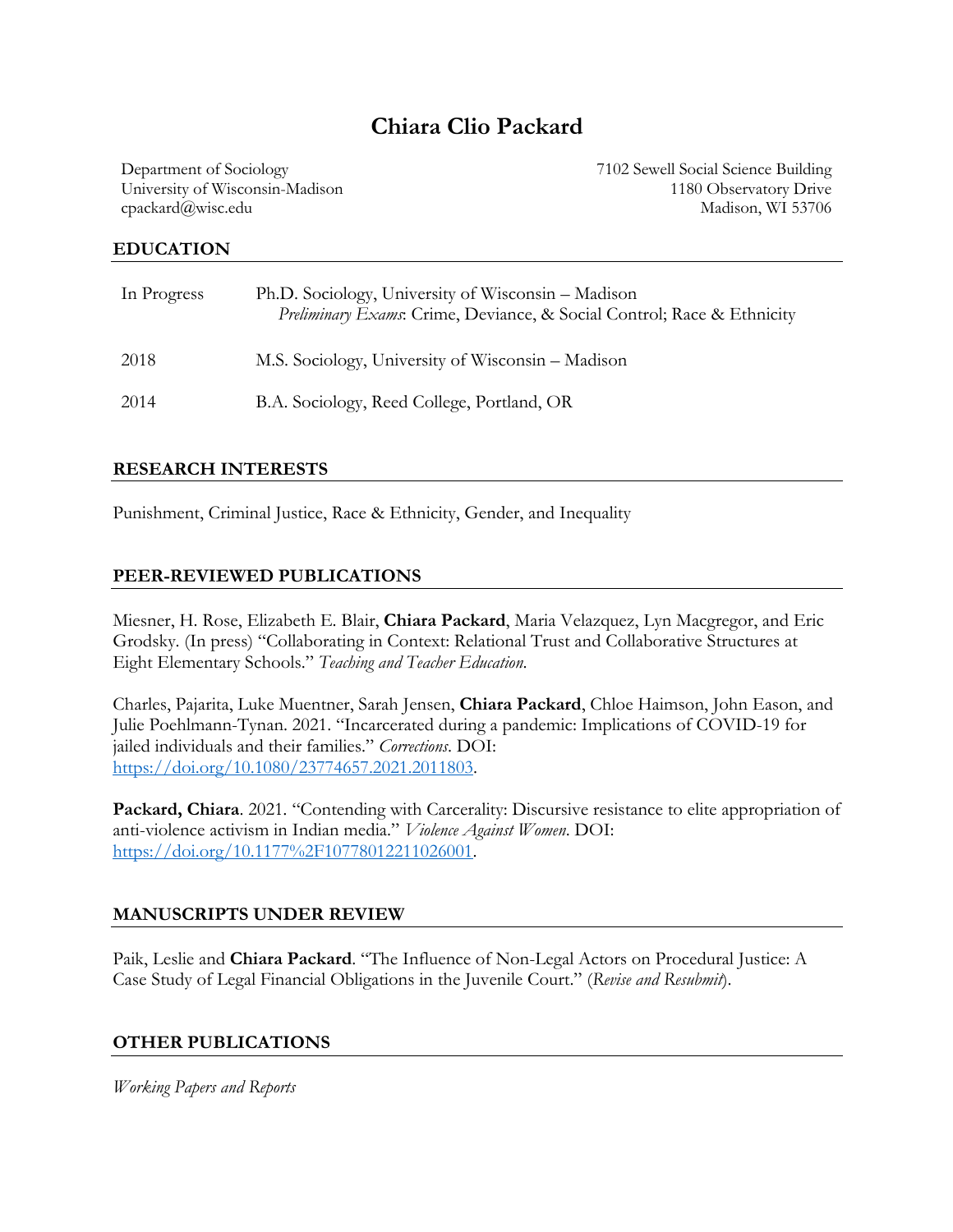Miesner, H. Rose, **Chiara Packard**, Taylor Laemmli, & Lyn MacGregor. 2020. "Practitioners' recommendations to improve the academic success of economically disadvantaged students in Wisconsin.*"* WCER Working Paper No. 2020-12.

Paik, Leslie and **Chiara Packard**. 2019. "Impact of Juvenile Justice Fines and Fees on Family Life: Case Study in Dane County, WI." Juvenile Law Center.

Miesner, H. Rose, Elizabeth E. Blair, **Chiara C. Packard**, Maria Velazquez, Lyn Macgregor, and Eric Grodsky. 2019. "Collaborating in Context: Relational Trust and Collaborative Structures at Eight Wisconsin Elementary Schools." WCER Working Paper No. 2019-7

Grodsky, Eric, Yiyue Huangfu, H. Rose Miesner, and **Chiara Packard**. 2017. "Kindergarten readiness in Wisconsin." WCER Working Paper No. 2017-3.

#### *Op-Eds*

**Packard, Chiara** and Matt Keyser. 2021. "Improving Timely Justice in America's Courts." *National Partnership for Pretrial Justice*.

**Packard, Chiara** and Leslie Paik. 2020. "Legal Financial Obligations from Juvenile Court Strain Families' Budgets, Emotions." *Juvenile Justice Information Exchange*.

## **HONORS, AWARDS & FELLOWSHIPS**

#### *External*

| 2020      | Visiting Research Scholar, Max Planck Institute for the Study of Crime, Security<br>and Law in Freiburg, Germany (remote due to COVID19) |
|-----------|------------------------------------------------------------------------------------------------------------------------------------------|
| Internal  |                                                                                                                                          |
| 2022      | Small Grant Award, Department of Sociology, UW-Madison                                                                                   |
| 2021-2022 | PhD Student Research Fellowship Award, Institute for Research on Poverty, UW-<br>Madison                                                 |
| 2021-2022 | Law & Society Graduate Fellowship, Institute for Legal Studies, UW-Madison                                                               |
| 2021      | Research Travel Funds, Graduate School, UW-Madison                                                                                       |
| 2021      | Mellon-Wisconsin Summer Fellowship, Graduate School, UW-Madison                                                                          |
| 2019-2020 | Research Fellowship, Center for German and European Studies, UW-Madison                                                                  |
| 2019      | Conference Travel Award, Institute for Research on Poverty, UW-Madison                                                                   |
| 2019      | Small Grant Award, Department of Sociology, UW-Madison                                                                                   |
| 2014      | Phi Beta Kappa Honor Society, Reed College                                                                                               |
| 2013      | Corbett Goldhammer Grant, Reed College                                                                                                   |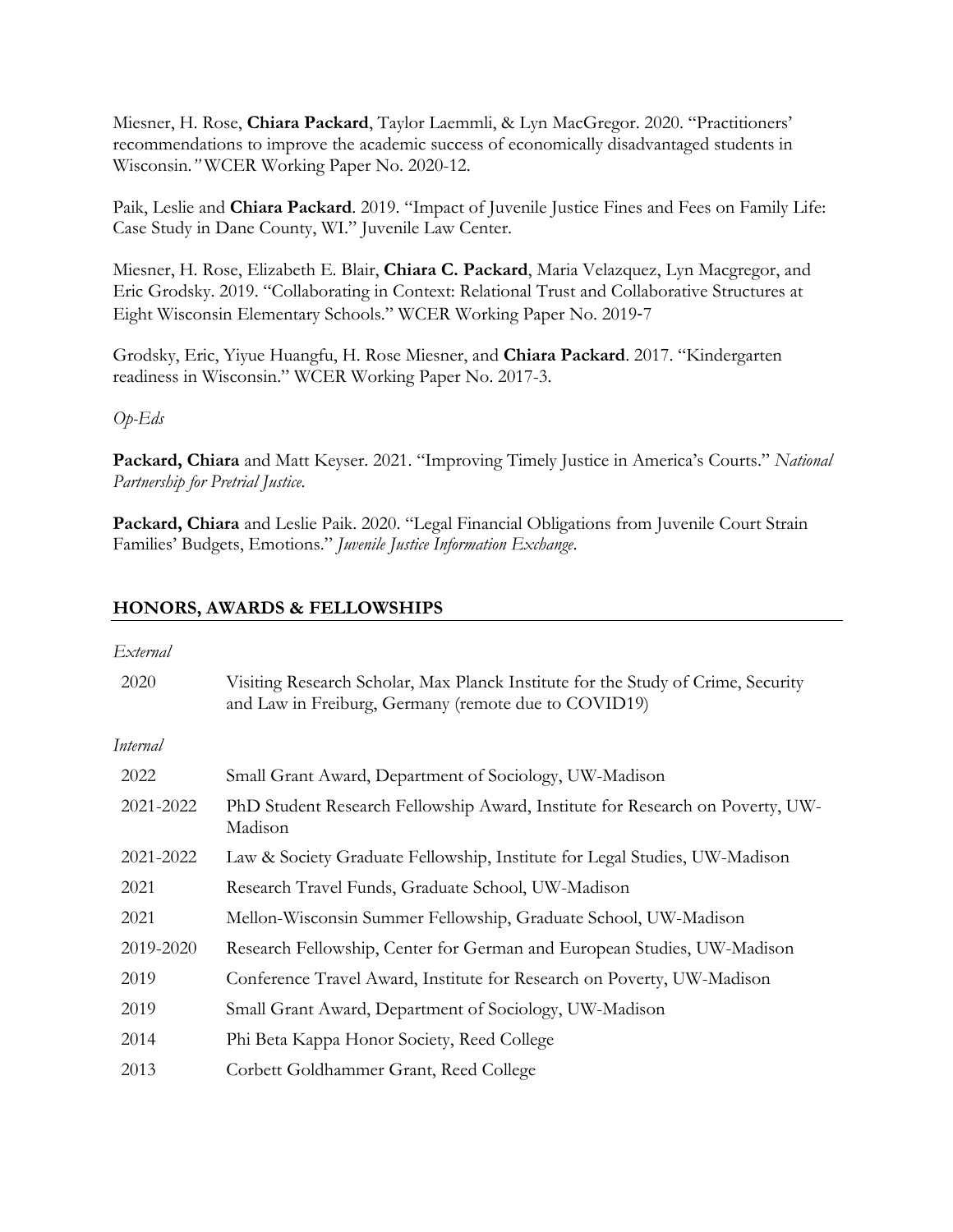# **PROFESSIONAL AFFILIATIONS**

- 2021-2022 Graduate Fellow, Institute for Legal Studies, UW-Madison
- 2020-2022 Graduate Fellow, UW Justice Lab, UW-Madison
- 2019-2022 Graduate Research Fellow, Institute for Research on Poverty, UW-Madison

## **PRESENTATIONS**

#### *To the Academy*

- 2022 "Prosecution for Services: How Access to Services through the Criminal Justice System Shapes Prosecutor's Decisions."
	- American Sociological Association Annual Meeting. Los Angeles, CA. (*Upcoming)*
	- Law and Society Association Annual Meeting. Virtual. (*Upcoming)*
- 2021 "'The question is, *should* you charge?': Prosecutorial discretion and the boundaries of violence."
	- American Sociological Association Annual Meeting (*roundtable*). Virtual.
	- Society for the Study of Social Problems Virtual Annual Meeting. Virtual.
	- Law and Society Association Virtual Annual Meeting. Virtual.
- 2021 Muentner, L. [presenter], Jensen, S., Haimson, C., **Packard, C.**, Charles, P., Eason, J., Poehlmann-Tynan, J. "Incarcerated during a pandemic: COVID-19 and its implications for families and children with jailed parents." Society for Research on Child Development Virtual Biennial Meeting (*poster presentation*). Virtual.
- 2019 Paik, Leslie and **Chiara Packard** [presenter]. "Bills of Injustice: Fines, Fees, and Restitution in the Juvenile Justice System." American Society of Criminology Annual Meeting. San Francisco, CA.
- 2019 Paik, Leslie [presenter] and **Chiara Packard**. "Bills of Injustice: Families and Victims' Experiences with Legal Financial Obligations in Juvenile Court." American Sociological Association Annual Meeting (*roundtable*). New York, NY.
- 2018 "Navigating Carcerality: An analysis of activist participation in television media discourse following the 2012 Delhi Gang Rape." International Feminist Journal of Politics Conference. San Francisco, CA.
- 2015 "Voices Against Violence: Analysis of media and activist responses to the 2012 Delhi gang rape." American Sociological Association Annual Meeting (*roundtable*). Chicago, IL.
- 2014 "Cooperative and local, community-based banking and the fates of local economies through the financial crisis." Reed College. Portland, OR.

*To the Public*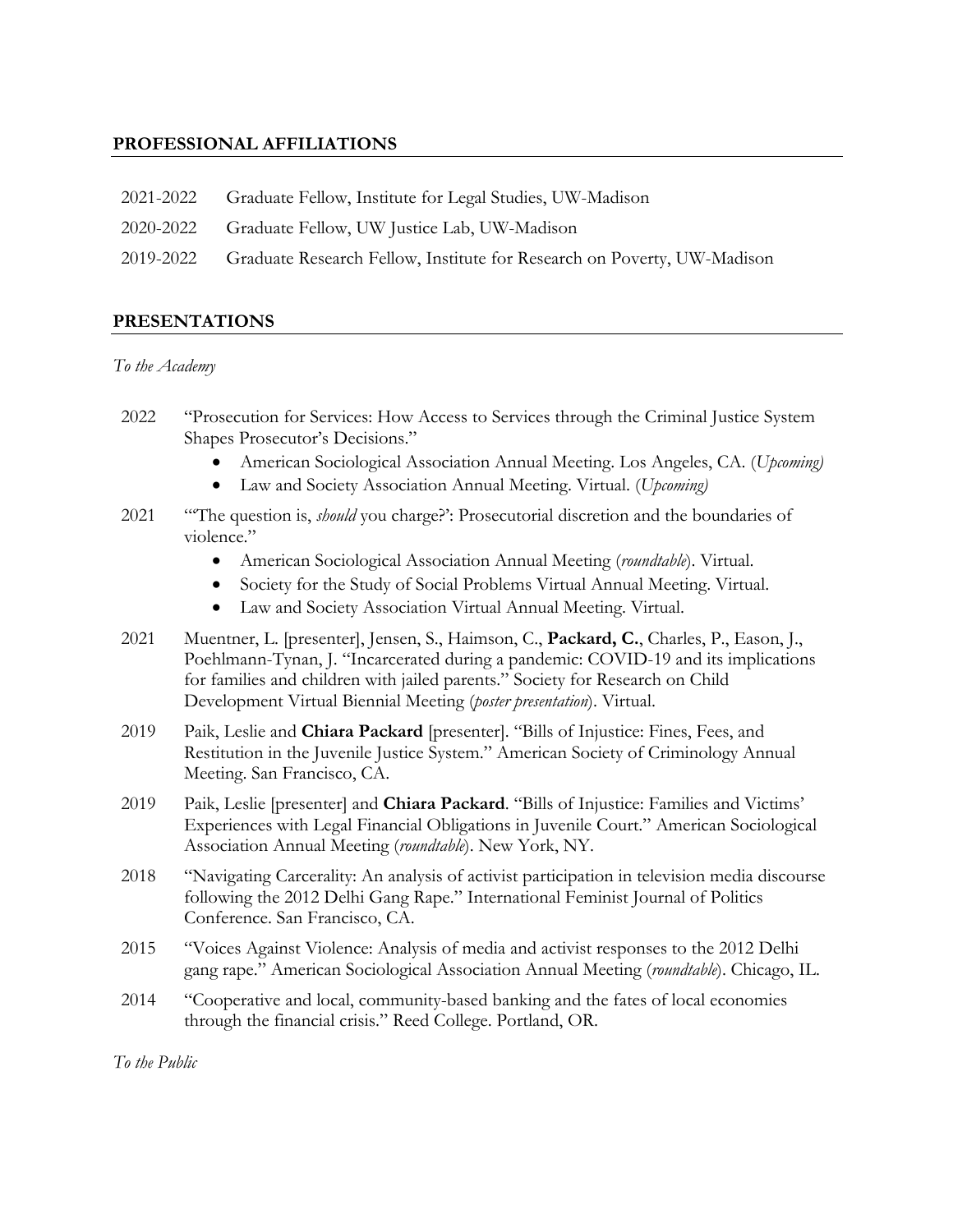- 2018 "Kindergarten Readiness in Wisconsin." Presentation to the Wisconsin Department of Children and Families Executive Team with Eric Grodsky. Madison, WI, July 2018.
- 2017 "Kindergarten Readiness in Wisconsin." Presentation to the Governor's Early Childhood Advisory Council with Eric Grodsky and H. Rose Meisner. Madison, WI, December 2017.

#### **INVITED TALKS**

2021 "Managing Research in the COVID Era." University of California, Irvine Center in Law, Society and Culture. Virtual.

#### **RESEARCH EXPERIENCE**

| 2020-2021 | Graduate Research Associate at Arnold Ventures Pretrial Justice Team, New York, NY |
|-----------|------------------------------------------------------------------------------------|
| 2018-2019 | Research Assistant for Leslie Paik, Juvenile Law Center, Madison, WI               |
| 2016-2018 | Project Assistant for Eric Grodsky, University of Wisconsin-Madison. Madison, WI   |
| 2015      | Research Intern at Istituto per la Ricerca Sociale (IRS), Milan, Italy             |
| 2014      | Research Assistant for Kjersten Whittington, Reed College, Portland, OR            |
| 2013-2014 | Research Assistant for Marc Schneiberg, Reed College, Portland, OR                 |

#### **TEACHING EXPERIENCE**

- *Teaching Assistant*, Department of Sociology, University of Wisconsin-Madison Sociology of Race and Ethnicity (Fall 2018, Spring 2019)
- *Guest Lecturer*, Department of Sociology, University of Wisconsin-Madison "Race and the War on Drugs," Sociology of Race and Ethnicity (Fall 2018)
- *Teaching Training*, University of Wisconsin-Madison Inclusive Teaching, Delta Workshop (2020) Improv to Improve, Delta Course (2019) Teaching Academy LEaP 3-Day Workshop (2018) Race and Pedagogy Workshop (2017)

#### **MENTORING EXPERIENCE**

- *Research Practicum Instructor*, Department of Sociology, University of Wisconsin-Madison SOC 320: Prosecutorial Decision-Making Across Contexts
	- Students: Eleanor Elmudesi and Rosie Gruen (Spring 2021)